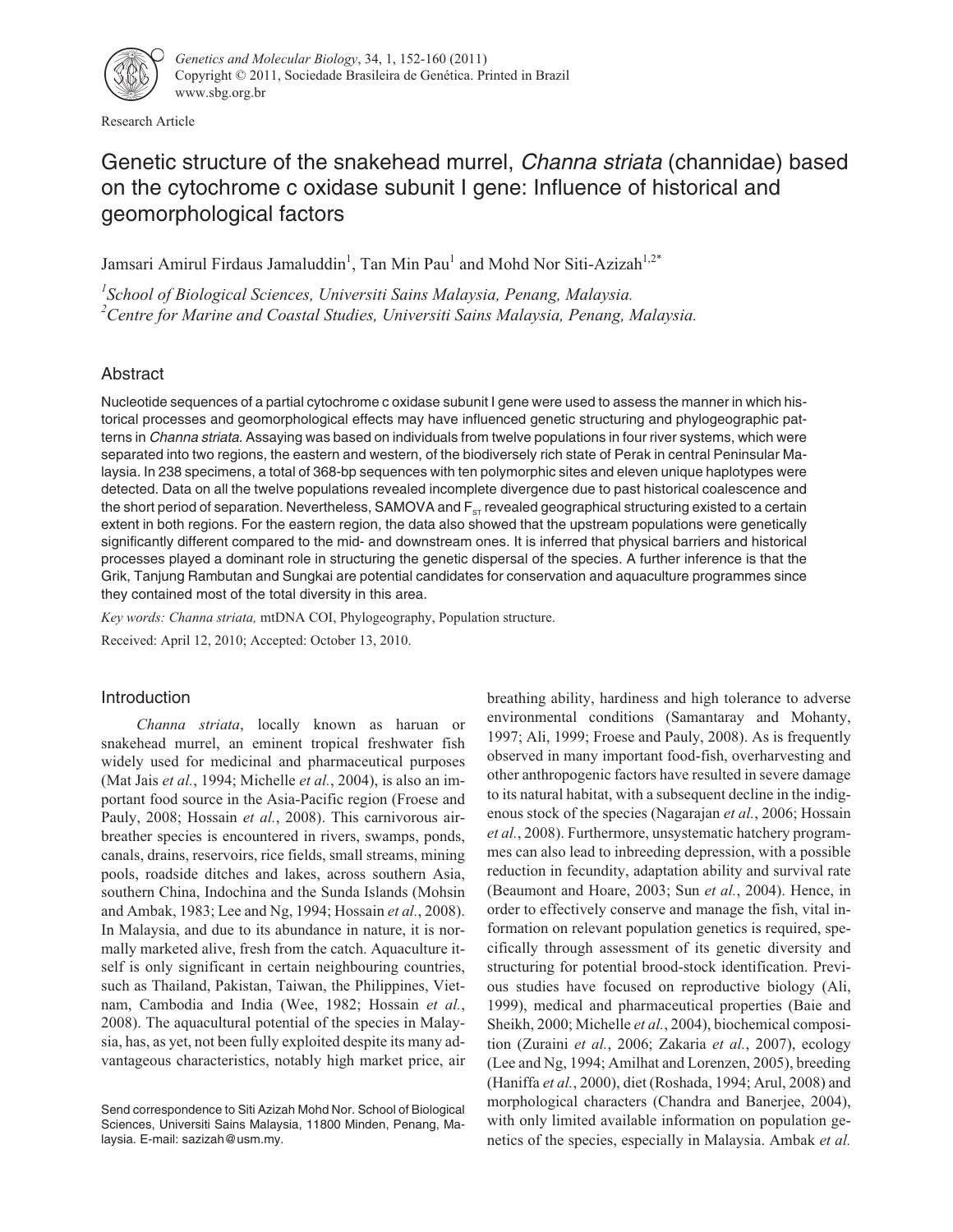(2006) and Mat Jais *et al.* (2009), when examining the genetic structure of snakeheads from Peninsular Malaysia based on RAPD and RFLP data, reported a positive corelation between hydro-geographic factors (mainly due to the Titiwangsa Mountain Range) and population genetic differentiation, respectively. Hara *et al.* (1998) also reported similar geographic structuring of *C. striata* in Thailand, based on allozymic data.

A typical example of the common aspect of natural landscapes of Peninsular Malaysia (Mohsin and Ambak, 1983), the state of Perak, situated in the central-western region, is overspread with pronounced geographical features, complex natural ecological heterogeneity and dense short river tributaries connecting and running into the Strait of Malacca, thereby sustaining rich biodiversity. Little is known regarding the influence of Pleistocene climate fluctuations and geomorphological processes involving drainage re-arrangements, ecological changes and natural or anthropogenic physical barriers, that have lead to the current biotic composition of Malaysia in general and Perak State specifically. The Chenderoh dam, and the Bintang and Keledang mountain ranges, as well as the Kerian and Perak rivers and their tributaries, are among the significant geographical features dominating the local landscape. These are probably the factors mainly involved in shaping the genetic pattern of regional biotic systems. Moreover, deglaciation during the late Pleistocene is believed to have periodically separated the two main rivers in the region, the Kerian and Perak, as well as their tributaries. According to the prevailing hypothesis, during the Pleistocene these two rivers coalesced, thus constituting a single course that ran north to the Andaman Sea (Voris, 2000). Therefore, Pleistocene climate fluctuations possibly played a significant role in genetic distribution, through changes in the physical land surface, habitats and the natural range of many regional species.

In this study, the mitochondrial cytochrome c oxidase subunit I (COI) gene was partially sequenced to examine the genetic diversity and structure of *C. striata* populations within Perak state in the central Peninsular Malaysia and particularly to infer the mechanisms or forces most likely to have been involved in shaping these populations, thus providing critical genetic information for brood-stock management and species conservation.

### Material and Methods

#### Sample acquisition

A total of 238 individuals of *C. striata*, representing twelve populations throughout Perak state, were sampled from the wild during the period 2007 to 2009. These populations were classified into four categories, according to their placing along the respective river system. The Grik, Tanjung Rambutan and Sungkai populations, through being the closest to their origins, were then considered as upstream populations, whereas, the Tapah, Kubu Gajah, Lenggong and Ulu Kinta were clustered as upper-mid stream, the Kuala Kangsar and Gopeng as mid-stream, and finally, the Parit Buntar, Kampung Gajah and Teluk Intan as downstream populations. These populations were further divided into two major regions, the eastern and western, effectively separated by the Bintang mountain range. Only one single river system, the Kerian river, was investigated in the western region. Since the eastern covered a larger area, with several distinct tributaries, this was further divided into three riverine systems, namely the Perak, Kinta and Batang Padang - Sungkai. Two further significant geographical landmarks in this area are (1) the Keledang mountain range, which partially separates the Perak and Kinta rivers along the upper-mid stream, and (2) the Chenderoh dam, built across Perak river. Details of sampling locations, and region and sample sizes, are shown in Table 1 and Figure 1.

Tissues collected were dissected and preserved in TNES-urea (100 mM Tris-HCl pH 7.5, 125 mM NaCl, 10 mM EDTA pH 7.5, 1% SDS, 3 M urea), modified according to Valles-Jimenez *et al.* (2004), and 95% ethanol (for long term preservation), prior to DNA extraction.

#### DNA analysis

An AquaGenomic DNA isolation Kit (BioSyntech, Salt Lake City, Utah, USA) was used for total DNA extraction from fins and muscles, according to manufacturer's in-

**Table 1** - Sample localities and size (n) of *Channa striata* analysed in the present study.

| Sample                                        | Location       | Sample size (n) |
|-----------------------------------------------|----------------|-----------------|
| Western region                                |                |                 |
| Kerian river system (A)                       |                |                 |
| Kubu Gajah                                    | a1             | 20              |
| Parit Buntar                                  | a2             | 31              |
| Eastern region                                |                |                 |
| Sungai Perak river system (B)                 |                |                 |
| Grik                                          | b1             | 12              |
| Lenggong                                      | b2             | 13              |
| Kuala Kangsar                                 | h <sub>3</sub> | 15              |
| Kampung Gajah                                 | h4             | 12              |
| Kinta river system (C)                        |                |                 |
| Tanjung Rambutan                              | c <sub>1</sub> | 30              |
| Ulu Kinta                                     | c2             | 16              |
| Gopeng                                        | c <sub>3</sub> | 26              |
| Batang Padang - Sungkai river<br>system $(D)$ |                |                 |
| Sungkai                                       | d1a            | 10              |
| Tapah                                         | d1b            | 20              |
| Teluk Intan                                   | d2             | 33              |
| Total                                         |                | 238             |
|                                               |                |                 |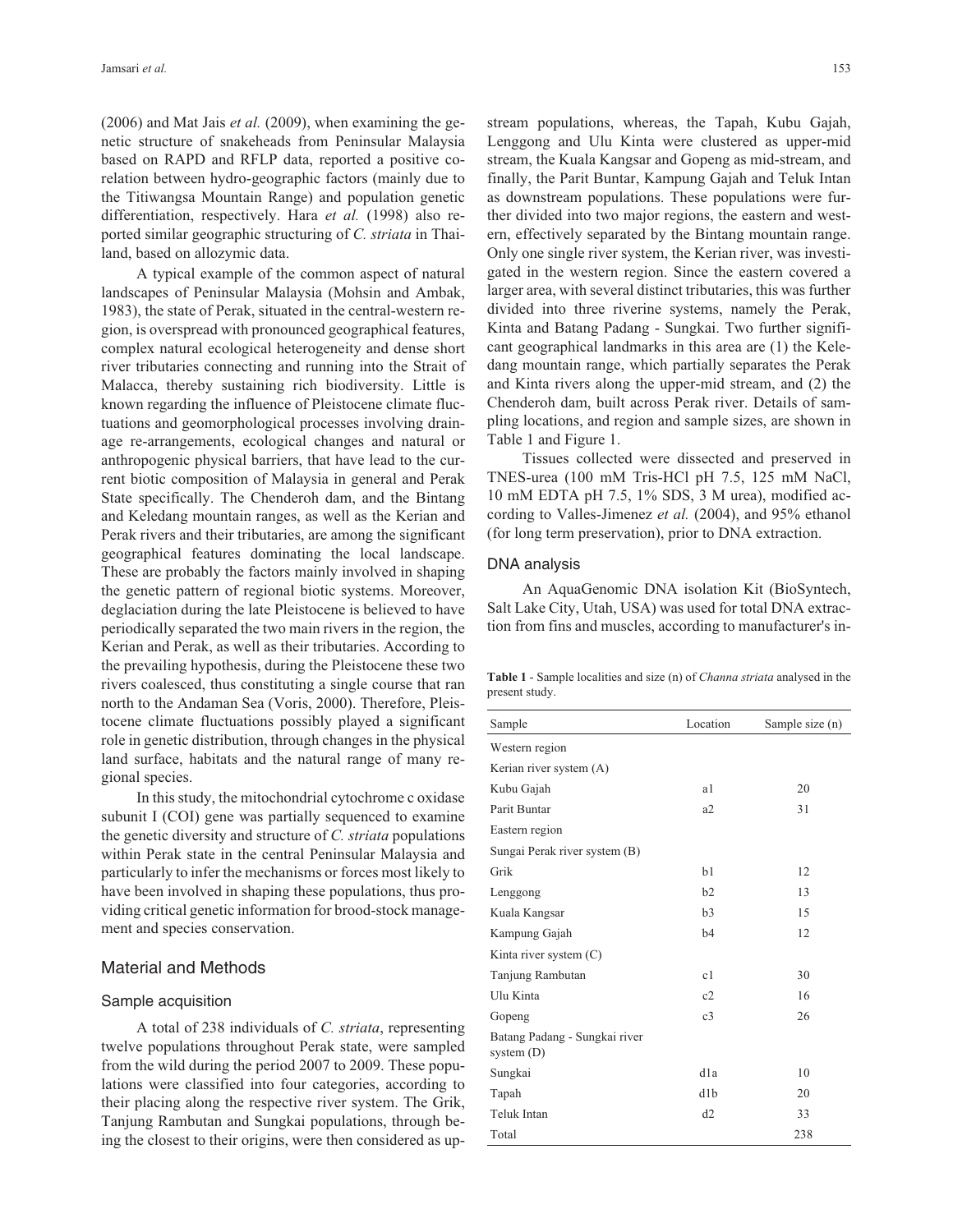

**Figure 1** - Sampling locations of the twelve *Channa striata* populations analysed in the present study. Shaded areas represent mountain ranges and closed circles (alphabet) sampling sites, whereas the closed squares (number) are significant geographical landmarks, present in the region. (1) Bintang mountain range, (2) Chenderoh dam, (3) Keledang mountain range and (4) Titiwangsa mountain range.

structions. DNA integrity and quantities were assessed on 0.8% (w/v) agarose gel, with a spectrophotometer (U-1900 UV/VIS spectrophotometer 200V - Hitachi, Tokyo, Japan). The DNA was then stored at -20 °C until use. A segment of the COI mtDNA gene was PCR-amplified using the primers L6154 (5'-AYC ARC AYY TRT TYT GRT TCT-3') and H6556 (5'-TGR AAR TGI GCI ACW ACR TA-3') (Teletchea *et al.*, 2006). Amplification was with an MJ PTC-200 thermal cycler (MJ Research, Waltham, MA, USA) at a total volume of 25  $\mu$ L containing 1X PCR buffer,  $4.2 \text{ mM } MgCl<sub>2</sub>$ , 0.2 mM dNTPs, 0.6  $\mu$ M of each primer, 0.08 U of *Taq* polymerase and 50 to 100 ng of template DNA. The reaction programme was carried out initially at 95 °C for 5 min followed by 30 cycles with the following profile: 94 °C for 60 s, 50 °C for 60 s, 70 °C for 60 s and finally 5 min of final extension at 72 °C. DNA amplification products were separated in 1.5% (w/v) agarose gels at 100 V with 0.5X Tris-borate-EDTA (TBE) buffer, stained with ethidium bromide and visualized under UV illumination. PCR products were purified using a QIAquick PCR purification kit (Qiagen, Valencia, CA, USA), and sequenced using Big Dye Terminator v3.1 and an ABI3730XL Genetic Analyzer (Applied Biosystems, Foster City, CA, USA).

### Data analysis

Initial editing of ambiguous bases was undertaken with MEGA 4.0 software (Tamura *et al.*, 2007). The edited sequences were then aligned by using Clustal W 1.6 implemented in the same software. The alignments thus obtained were further visually cross-checked. Amino acid sequence translation (vertebrate mitochondrial code) was applied to evaluate the accuracy of COI sequences, and then translated back for subsequent analysis. Collapse 1.2 (Posada, 2006) was used to determine identical haplotypes in the aligned matrix. All haplotypes were deposited in GenBank (accession numbers GQ244413 to GQ244422 and GQ334376). Molecular diversity indices [number of haplotypes, polymorphic sites, transitions, transversions, and haplotype  $(h)$  and nucleotide  $(\pi)$  diversities], besides a population comparisons by pairwise *F*-statistics, were calculated by using Arlequin version 3.1 software (Schneider *et al.*, 2000), in order to reveal the level of genetic variation and population structure. To correct for multiple comparisons, the sequential Bonferroni correction was applied. Spatial analysis of molecular variance (SAMOVA) was performed using SAMOVA v.1.0 (Dupanloup *et al.*, 2002), indicated the amount of genetic variation, as well as geographically homogeneous population clusters. Finally, the CONTRIB version 1.02 software (Petit *et al.*, 1998) was used to evaluate the contribution of each population to total diversity, as measured by allelic richness (*CTR*).

### **Results**

## Genetic variability, haplotype distribution and haplotype network relationships

A total of 368 bp of unambiguous COI sequence alignments, with ten (2.7%) variable nucleotide positions and six (1.6%) parsimoniously informative sites, were obtained. Nine of the base substitutions were transitions, whereas only one was a transversion. All the variable sites occurred at the third codon position. Altogether, eleven unique putative haplotypes were identified from all the 238 individuals sampled. The mean base composition  $(\%)$  was 24.7A: 20.2G: 29.9T: 25.2C. In the eastern region (Perak River, Batang Padang - Sungkai river and Kinta river systems), haplotype 01 was predominant and unique, whereas haplotype 07 was common but not exclusive to the western Kerian river system. Most of the haplotypes were shared by multiple populations, with only three haplotypes being population specific. Nine of the 11 haplotypes (except 04 and 07) were unique to either the eastern or western regions. Haplotypes 01, 07 and 04 were the most common, contributing with 59.2%, 21% and 9.7%, respectively, to total haplotype occurrence.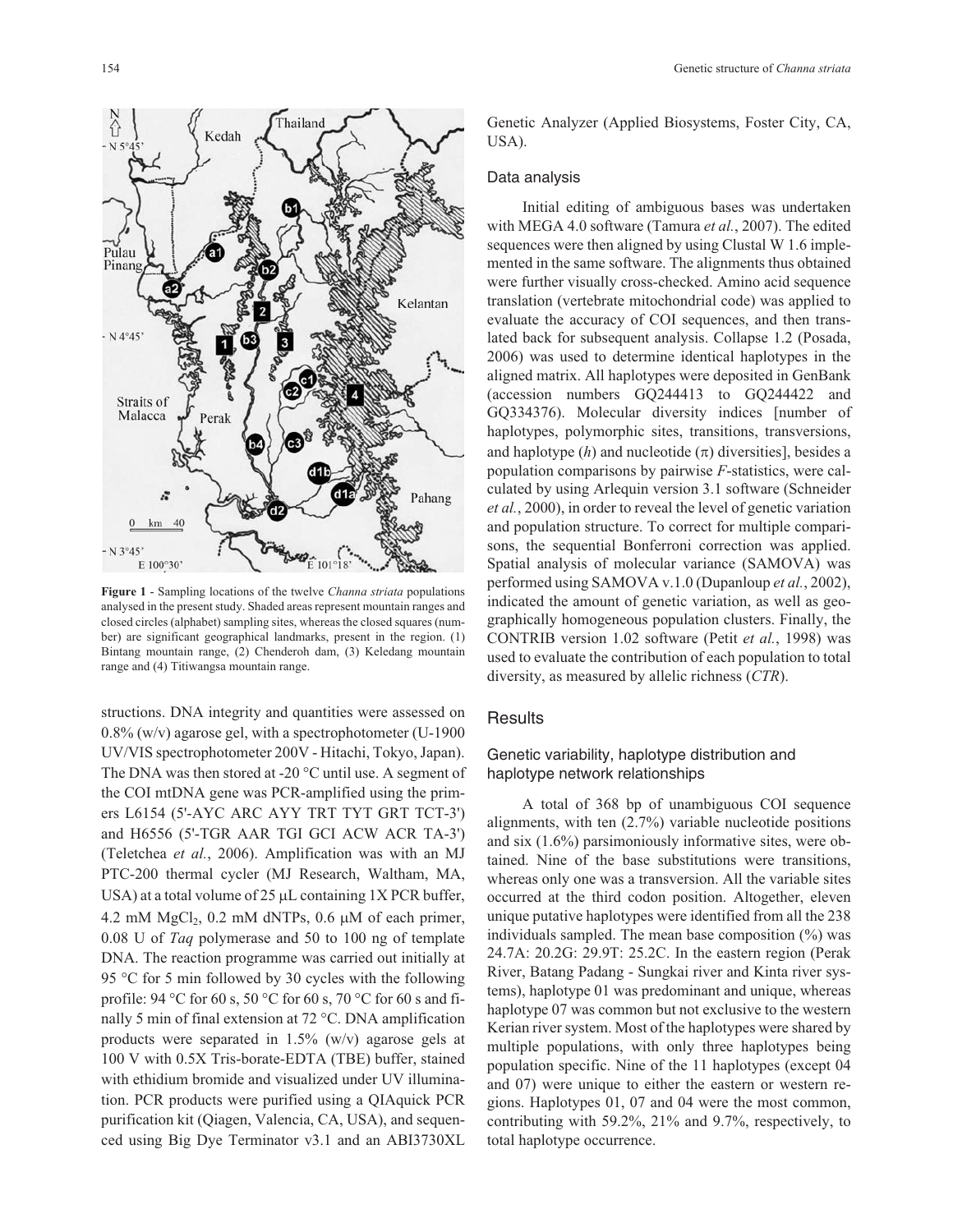The genetic variability parameters, viz., nucleotide and haplotype diversities, in populations, river systems and the total population, are presented in Table 2. Nucleotide and haplotype diversities ranged from 0.0007 to 0.0067 and 0.1000 to 0.7879, respectively. As a whole, relatively low mean population nucleotide (0.0048) and haplotype (0.5964) diversities were observed. Although much higher genetic variation was observed in upstream populations, this was only moderate downstream ones, reaching the lowest in upper-middle and mid-stream populations. In general, genetic diversity was slightly higher in upper-mid stream than in mid-stream populations. In the upstream populations, diversity was high (*h*: 0.7126 to 0.7879 and  $\pi$ : 0.0052 to 0.0067), thereby contributing significantly to total genetic diversity (Figure 2), whereas in the remainder, this was low to moderate  $(h: 0.1000 \text{ to } 0.3333 \text{ and } \pi: 0.0013$ to 0.0030). Low genetic variability (*h*: 0.2541 to 0.4914 and  $\pi$ : 0.0025 to 0.0035) was also observed when all the populations in the same river system were treated as a single entity.

# Population differentiation  $(F_{ST})$  and the spatial analysis of molecular variation (SAMOVA)

Overlapping haplotype distribution, haplotype sharing and low nucleotide mutation among all the populations, were apparent from the data. Nevertheless, substantial genetic differentiation was observed among the western and eastern lineages ( $F_{ST}$  ranging from 0.4535 to 0.8526 and SAMOVA with  $F_{CT}$ : 0.6210) (Tables 3 and 4). However, with the exception of the Grik, Tanjung Rambutan and Sungkai populations, no significant genetic differentiation among populations within river systems and regions themselves was detected (Table 3). In the Perak river, genetic differentiation between the upstream Grik population and the downstream population Kampung Gajah, was insignificant. Interestingly, no significant differentiation  $(F<sub>ST</sub>: 0.0000$  to 0.0244) was observed when assessing pairwise comparison of the Grik, Sungkai and Tanjung Rambutan populations, although the three belonged to different river systems, *i.e.*, they were genetically similar to each



**Figure 2** - The contribution of each *Channa striata* population to total diversity (*CTR*), as described by allelic richness. White bars represent the contribution of differentiation (*CDR*) and black the contribution of diversity (*CSR*).

other but not to other members within their own river system and region. Furthermore, in the eastern region, where all the various populations, through occupying one and the same river system, were treated as a single group, low and insignificant mutual population differentiation ( $F_{ST}$  ranging from 0 to 0.0122) was recorded. Limited statistical analysis could be applied to the western region, consisting of only one river system (the Kerian river) comprising two populations. The Parit Buntar, Kubu Gajah, Grik and Sungkai populations were the main contributors to population differentiation among all those studied (Figure 2).

SAMOVA analysis indicated that 62.10% of the total variation existed between the two regions, 4.84% among populations within the region itself, and 33.06% within the populations, with significant support at all hierarchical levels. Furthermore, the SAMOVA tests also showed that a large proportion of the molecular variance was attributable to genetic differences among populations within the total  $(F<sub>ST</sub>: 0.6694)$  and to differences between the eastern and western regions ( $F_{CT}$ : 0.6210). However, inspection of the data revealed that the significant (although low) differences among populations within regions ( $F_{SC}$ : 0.1277) were contributed by the three genetically significantly different upstream populations, Tanjung Rambutan, Grik and Sungkai.

#### **Discussion**

### Genetic variation

Despite their abundance and wide distribution, as well as several biologically advantageous attributes, genetic variation was relatively low (mean *h*: 0.5964,  $\pi$ : 0.0048) in the *C. striata* populations investigated. The three upstream populations near the riverheads, upstream Grik, Tanjung Rambutan and Sungkai, revealed high genetic diversity, whereas in the three downstream populations this was moderate, and very low in the six uppermiddle and mid- stream ones. From this it can be inferred that upstream populations are colonizing centers or refugia. These refugia harbour high variability (with *h*: 0.7126 to 0.7879 and  $\pi$ : 0.0052 to 0.0067), thereby implying a large initial effective population size. Pleistocene glaciation periods gave origin to substantial habitat re-organization, subsequently leading to the displacement of populations into glacial refugia, thereby giving rise to high intraspecific diversity, both through secondary contact between differentiated assortments, as also with the local gene pool, as appraised by Grant and Bowen (1998) and Petit *et al.* (2003) in marine fishes and European trees shrubs, respectively. Nevertheless, no refugium was detected, neither in the western region nor in the Batang Padang river in the eastern, probably due to limited sampling effort, although it is very likely such a parallel pattern does exist. Interestingly, all putative refugia were located in the upstream reaches, thereby indicating altitudinal shifts in refugee movements during the interglacial period.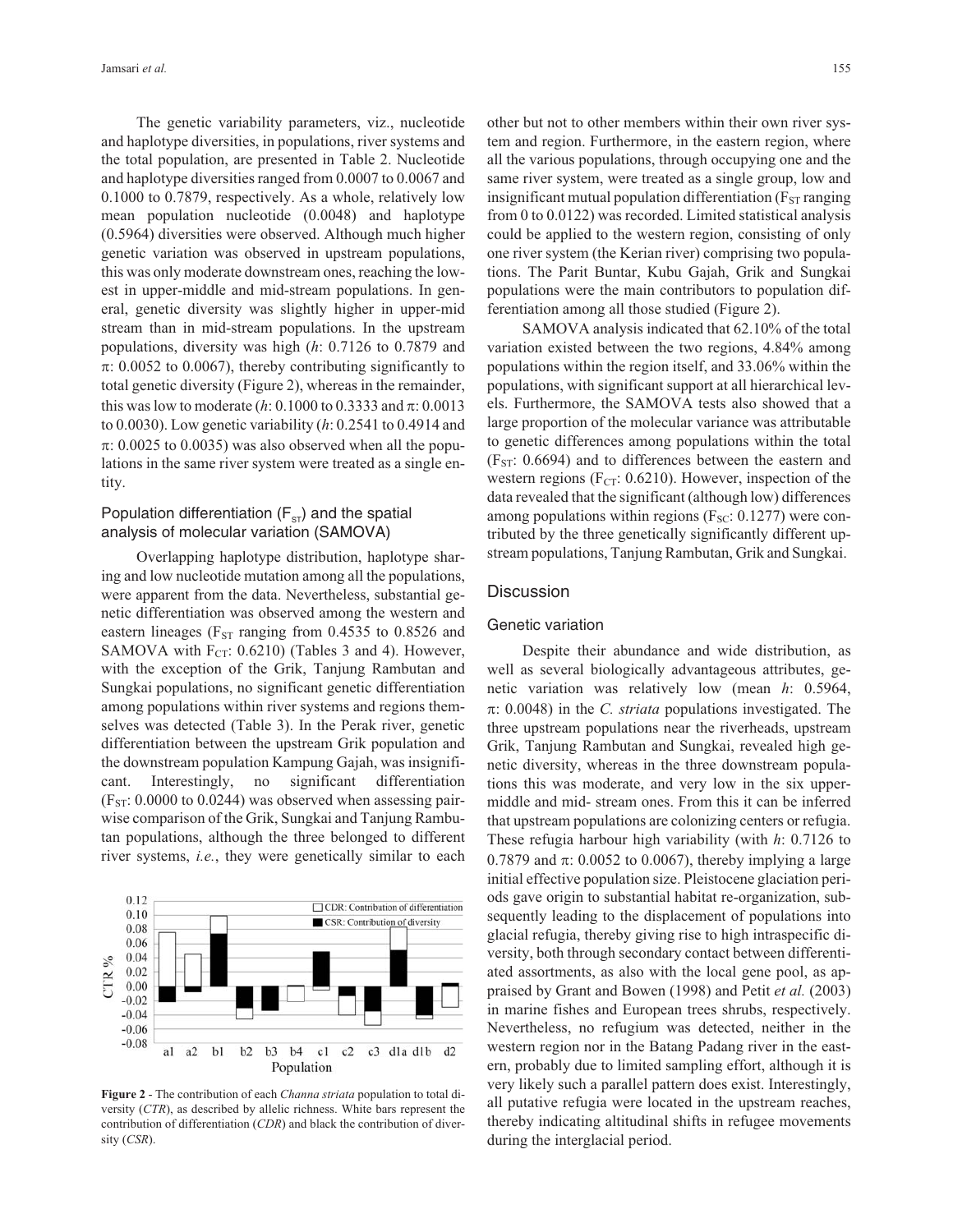| ֬<br>i<br>Š                           |  |
|---------------------------------------|--|
| ł<br>j                                |  |
| j                                     |  |
| I                                     |  |
| Ξ                                     |  |
| j<br>١<br>l                           |  |
|                                       |  |
| j                                     |  |
| ¢                                     |  |
|                                       |  |
| i<br>ı<br>١<br>ï                      |  |
| ł                                     |  |
|                                       |  |
|                                       |  |
| 277227<br>5                           |  |
| į<br>ì<br>$\ddot{\phantom{a}}$<br>ı   |  |
|                                       |  |
| $\frac{1}{2}$<br>$\ddot{\phantom{a}}$ |  |
| į<br>Ì                                |  |
| i<br>Ç                                |  |
| $\ddot{\phantom{0}}$<br>ū<br>Į<br>١   |  |
| l<br>;                                |  |
| i<br>ξ<br>5                           |  |
| š<br>.<br>.<br>.<br>ś<br>J            |  |
| j                                     |  |
|                                       |  |
| 5                                     |  |
| l<br>Ć                                |  |
| ţ<br>ł<br>j<br>J                      |  |
| l<br>----------                       |  |
|                                       |  |
| ĺ<br>i<br>i                           |  |
| $\frac{1}{2}$<br>l<br>$\frac{1}{2}$   |  |
| <b>Contract</b>                       |  |
| of haplu.<br>č                        |  |
| ֓֕֡<br>۱                              |  |
|                                       |  |
| ţ                                     |  |
|                                       |  |
| ś                                     |  |
|                                       |  |
|                                       |  |
|                                       |  |
|                                       |  |
|                                       |  |
|                                       |  |
|                                       |  |
| $\mathbf{I}$                          |  |
|                                       |  |
| j<br>ı                                |  |
|                                       |  |

|                                                                                                                                                    |                |               |                |                          |                |                | Population         |                       |                |         |                |                |        |
|----------------------------------------------------------------------------------------------------------------------------------------------------|----------------|---------------|----------------|--------------------------|----------------|----------------|--------------------|-----------------------|----------------|---------|----------------|----------------|--------|
| 3<br>3<br>$\sim$<br>$\mathcal{L}$<br>$\sim$                                                                                                        |                | ⋖             |                | $\mathbf{\underline{m}}$ |                |                |                    | $\cup$                |                |         | ≏              |                | Total  |
| 4<br>$\circ$<br>$\overline{\phantom{0}}$<br>3<br>$\circ$<br>$\circ$<br>$\overline{\phantom{0}}$<br>3<br>$\circ$<br>$\overline{ }$                  | $\overline{a}$ | a2            | $\overline{5}$ | b <sup>2</sup>           | b <sub>3</sub> | $\overline{5}$ | $\overline{\circ}$ | $\mathcal{C}$         | $\mathcal{C}$  | dla     | dlb            | $\partial$     | (238)  |
| $\sim$<br>$\circ$<br>$\circ$<br>$\overline{\phantom{0}}$<br>$\overline{\phantom{0}}$<br>$\infty$<br>$\overline{ }$<br>5<br>$\circ$<br>${}^{\circ}$ | (21)           | (31)          | (12)           | (13)                     | (15)           | (12)           | (30)               | (16)                  | (26)           | (10)    | (20)           | (33)           |        |
| $\vdash$<br>O<br>O<br>G<br>⋖<br>$\vdash$<br>O<br>⊢<br>$\cup$<br>O<br>Hap01                                                                         |                |               | 0.417          | 0.923                    | 0.933          | 0.833          | 0.400              | 0.875                 | 0.923          | 0.400   | 0.950          | 0.818          | 0.592  |
| ⋖<br>⋖<br>⋖<br>Hap02                                                                                                                               | 0.050          | 0.065         |                |                          |                |                |                    |                       |                |         |                |                | 0.013  |
| ⋖<br>⋖<br>ت<br>Hap03                                                                                                                               | 0.050          | 0.032         |                |                          |                |                |                    |                       |                |         |                |                | 0.008  |
| Hap04                                                                                                                                              |                | 0.065         | 0.167          |                          |                | 0.083          | 0.367              | 0.063                 |                | 0.400   |                | 0.061          | 0.097  |
| Hap05                                                                                                                                              |                |               |                |                          |                |                |                    |                       |                | 0.100   |                |                | 0.004  |
| Нар06                                                                                                                                              |                |               |                |                          | 0.067          |                | 0.033              |                       | 0.077          |         |                | 0.030          | 0.021  |
| ⋖<br>⋖<br>Hap07                                                                                                                                    | 0.900          | 0.839         | 0.083          | 0.077                    |                |                | $0.067\,$          | 0.063                 |                |         |                | 0.030          | 0.210  |
| $\cup$<br>⋖<br>Hap08                                                                                                                               |                |               |                |                          |                |                | 0.033              |                       |                | 0.100   |                | 0.030          | 0.013  |
| ◡<br>⋖<br>⋖<br>Hap09                                                                                                                               |                |               | 0.250          |                          |                |                |                    |                       |                |         |                |                | 0.013  |
| ◡<br>∢<br>⋖<br>⋖<br>Hap10                                                                                                                          |                |               | 0.083          |                          |                |                |                    |                       |                |         |                |                | 0.004  |
| $\cup$<br>∢<br>∢<br>◡<br>₹<br>Hap <sub>11</sub>                                                                                                    |                |               |                |                          |                | 0.083          | 0.100              |                       |                |         | 0.050          | 0.030          | 0.025  |
| No. of polymorphic sites                                                                                                                           | 5              | 5             | $\overline{ }$ | 3                        | $\sim$         | $\sigma$       | $\overline{ }$     | 4                     | $\mathbb{C}^1$ | $\circ$ | $\sigma$       | $\overline{ }$ | $10\,$ |
|                                                                                                                                                    |                | Ю             |                |                          | r              |                |                    | $\overline{ }$        |                |         |                | $\infty$       |        |
| Number of haplotypes                                                                                                                               | 3              | 4             | $\sim$         | $\mathbf{C}$             | $\mathcal{L}$  | $\epsilon$     | $\circ$            | $\tilde{\phantom{0}}$ | $\mathcal{L}$  | 4       | $\mathcal{L}$  | $\circ$        | $\Box$ |
|                                                                                                                                                    |                | 4             |                |                          | $\overline{ }$ |                |                    | $\bullet$             |                |         | $\overline{r}$ |                |        |
| Transition: Transversion                                                                                                                           | $\frac{1}{4}$  | $\frac{1}{4}$ | $7:0$          | 3:0                      | 2:0            | 5:0            | 7:0                | 4:0                   | 2:0            | 6:0     | 5:0            | 7:0            | 9:1    |
|                                                                                                                                                    |                | 4:1           |                |                          | 7:0            |                |                    | 7:0                   |                |         |                | 8:0            |        |
| Nucleotide diversity $(\pi)$                                                                                                                       | 0.0021         | 0.0028        | 0.0067         | 0.0013                   | 0.0007         | 0.0030         | 0.0054             | 0.0017                | 0.0008         | 0.0052  | 0.0014         | 0.0026         | 0.0048 |
|                                                                                                                                                    |                | 0.0025        |                |                          | 0.0032         |                |                    | 0.0035                |                |         |                | 0.0028         |        |
| Haplotype diversity (h)                                                                                                                            | 0.1947         | 0.2968        | 0.7879         | 0.1538                   | 0.1333         | 0.3182         | 0.7126             | 0.2417                | 0.1477         | 0.7333  | 0.1000         | 0.3333         | 0.5964 |
|                                                                                                                                                    |                | 0.2541        |                |                          | 0.3763         |                |                    | 0.4914                |                |         |                | 0.3641         |        |
|                                                                                                                                                    |                |               |                |                          |                |                |                    |                       |                |         |                |                |        |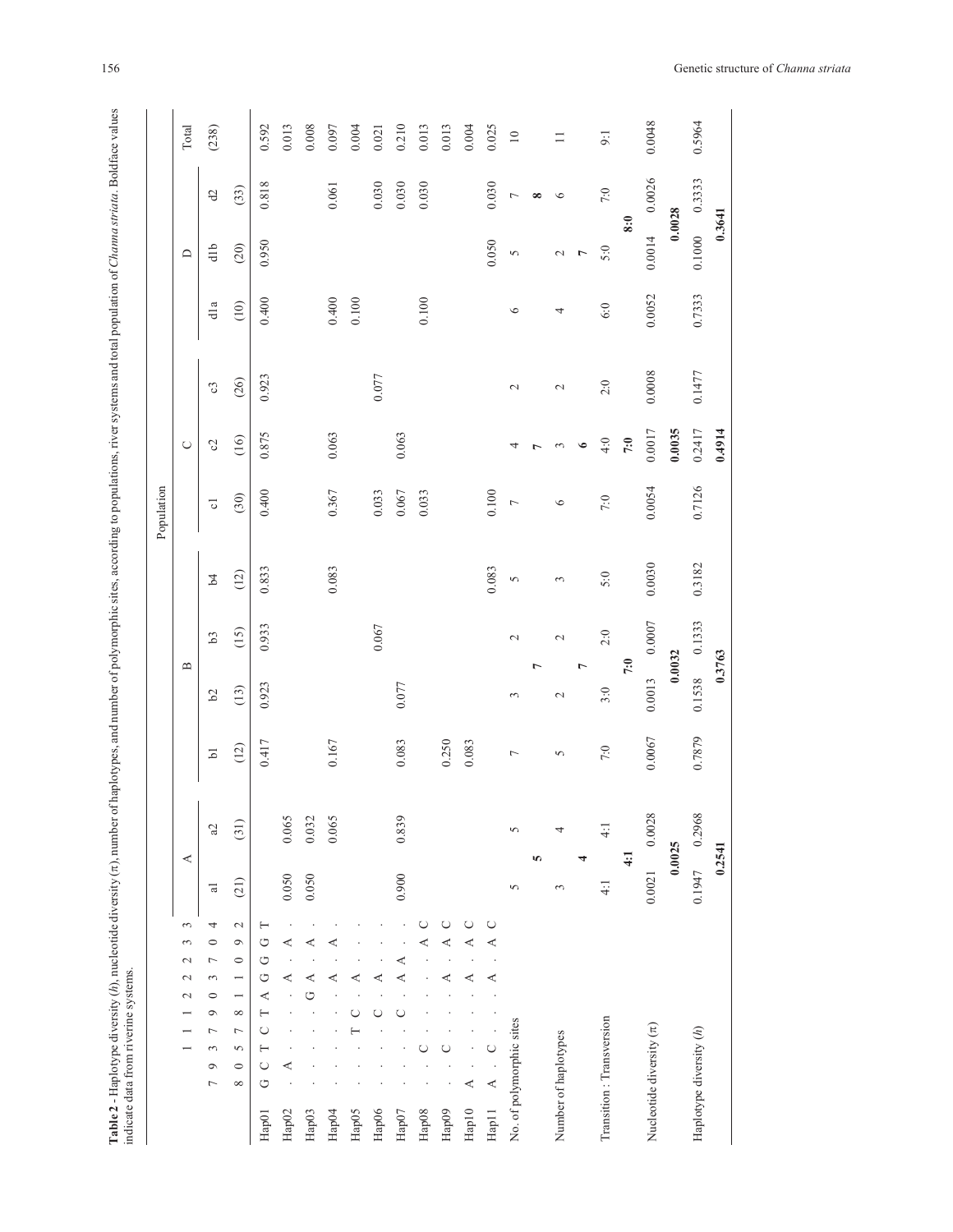**Table 3** - Pairwise  $F_{ST}$  between populations and river systems (indicated in boldface) of *C. striata*, based on the COI gene. Significant  $F_{ST}$  (p < 0.05, p < 0.01 and p < 0.001) based on 10000 permutations of haplotype frequencies among samples, after Bonferroni correction, are indicated with \*, † and ‡, respectively.

|              | a1     | A2                                        | $\mathbf A$           | b1                                       | b2     | b3                               | b4        | B      | c1                 | c2     | c3                          | $\mathbf C$ | d1a             | d1b    |
|--------------|--------|-------------------------------------------|-----------------------|------------------------------------------|--------|----------------------------------|-----------|--------|--------------------|--------|-----------------------------|-------------|-----------------|--------|
| a1           |        |                                           |                       |                                          |        |                                  |           |        |                    |        |                             |             |                 |        |
| a2           | 0.0000 |                                           |                       |                                          |        |                                  |           |        |                    |        |                             |             |                 |        |
| $\mathbf{A}$ |        |                                           |                       |                                          |        |                                  |           |        |                    |        |                             |             |                 |        |
| b1           |        | $0.5185$ ; $0.4764$ ;                     |                       |                                          |        |                                  |           |        |                    |        |                             |             |                 |        |
| b2           |        | $0.8086$ : $0.7342$ :                     |                       | $0.2348\dagger$                          |        |                                  |           |        |                    |        |                             |             |                 |        |
| b3           |        | $0.8320$ $0.7616$                         |                       | $0.2704\dagger$                          | 0.0000 |                                  |           |        |                    |        |                             |             |                 |        |
| b4           |        | $0.7565$ $\ddagger$ 0.6945 $\ddagger$     |                       | 0.1344                                   | 0.0000 | 0.0000                           |           |        |                    |        |                             |             |                 |        |
| B            |        |                                           | $0.6728$ <sup>+</sup> |                                          |        |                                  |           |        |                    |        |                             |             |                 |        |
| c1           |        | 0.4870: 0.4535:                           |                       | 0.0244                                   |        | $0.2468\dagger$ 0.2677 $\dagger$ | $0.1448*$ |        |                    |        |                             |             |                 |        |
| c2           |        | $0.7711 \ddagger 0.7075 \ddagger$         |                       | $0.1901*$                                | 0.0000 | 0.0000                           | 0.0000    |        | $0.2008\dagger$    |        |                             |             |                 |        |
| c3           |        | $0.8315$ $\downarrow 0.7724$ $\downarrow$ |                       | $0.3211\ddagger$ 0.0000                  |        | 0.0000                           | 0.0088    |        | $0.30351$ $0.0000$ |        |                             |             |                 |        |
| $\mathbf C$  |        |                                           | 0.59761               |                                          |        |                                  |           | 0.0122 |                    |        |                             |             |                 |        |
| d1a          |        | $0.5992 \ddagger 0.5440 \ddagger$         |                       | 0.0073                                   |        | $0.3256\dagger$ 0.3563 $\dagger$ | $0.1805*$ |        | 0.0000             |        | $0.2567*$ 0.4082 $\ddagger$ |             |                 |        |
| d1b          |        | 0.8526: 0.7839:                           |                       | $0.3282$ <sup><math>\dagger</math></sup> | 0.0000 | 0.0000                           | 0.0000    |        | 0.30211            | 0.0000 | 0.0000                      |             | 0.41991         |        |
| d2           |        | $0.7152$ $\ddagger$ 0.6750 $\ddagger$     |                       | $0.1793\dagger$                          | 0.0000 | 0.0000                           | 0.0000    |        | $0.1907$ t         | 0.0000 | 0.0045                      |             | $0.2309\dagger$ | 0.0089 |
| D            |        |                                           | 0.68131               |                                          |        |                                  |           | 0.0000 |                    |        |                             | 0.0047      |                 |        |

**Table 4** - Spatial analysis of molecular variance (SAMOVA) between populations of *Channa striata* in Perak State. Significant values at p < 0.05 and p < 0.001 are indicated with \* and ‡, respectively.

| Source of variation             | d.f. | Sum of squares |             | Variance components Percentage of variation | <i>F</i> statistics          |
|---------------------------------|------|----------------|-------------|---------------------------------------------|------------------------------|
| Among groups                    |      | 77.661         | $0.9394$ Va | 62.10                                       | $F_{CT}$ : 0.6210*           |
| Among populations within groups | 10   | 18.863         | $0.0732$ Vb | 4.84                                        | $F_{SC}: 0.1277 \ddagger$    |
| Within populations              | 226  | 113.027        | $0.5001$ Vc | 33.06                                       | $F_{ST}$ : 0.6694 $\ddagger$ |
| Total                           | 237  | 209.550        | 1.5127      |                                             |                              |

The lower genetic variability recorded in the upper-middle, mid- and downstream populations may reflect their re-colonisation via successive founder events, each with a relatively low *Ne* value, and by either a single or only few organelle-lineage colonisation (Grant and Bowen, 1998; Wang *et al.*, 2000), in a passive downstream dispersal-migration route. This downstream migration pattern had already been documented in a study by Halls *et al.* (1998) of *C. striata* in Bangladesh. Alternatively, the low variability observed in these three populations could also be the result of a historical bottleneck event that may have almost eradicated these populations. Notwithstanding, genetic variation in three downstream populations, viz., the Parit Buntar, Kampung Gajah and Teluk Intan, was higher than in the upper-middle and mid ones. Presumably their downstream location was more propitious for the overlapping of colonisation routes, with concomitant admixture of haplotypes or alleles from several separate refugia, or other connected river systems. This had already been observed in other studies of the same scenario (Nguyen *et al.*, 2006).

### Phylogeographic relationships

Based on  $F_{ST}$  and SAMOVA analyses, three genetically different groups were identified: (1) the western region, (2) an upstream population in the eastern region, and (3) a mid downstream population, also in the eastern region. These populations were, however, incompletely divergent, evident by overlapping haplotype distribution, haplotype sharing and low nucleotide mutation. The lack of genetic divergence within geographical regions (except in refugia), incompatible with the low migratory behavior of *C. striata* (Halls *et al.*, 1998; Amilhat and Lorenzon, 2005), implied factors other than free gene flow, possible alternatives being either recent population expansion with insufficient time for coalescence (cf. Wang *et al.*, 2000), or interconnection of the areas studied. Mid and lower stream topology may not have been a sufficient hindrance against gene flow, when compared to the situation upstream. Furthermore, this region is also liable to high flooding (Mohsin and Ambak, 1983; Liu and Chan, 2003), thereby facilitating lateral dispersal to flood plains, watersheds or between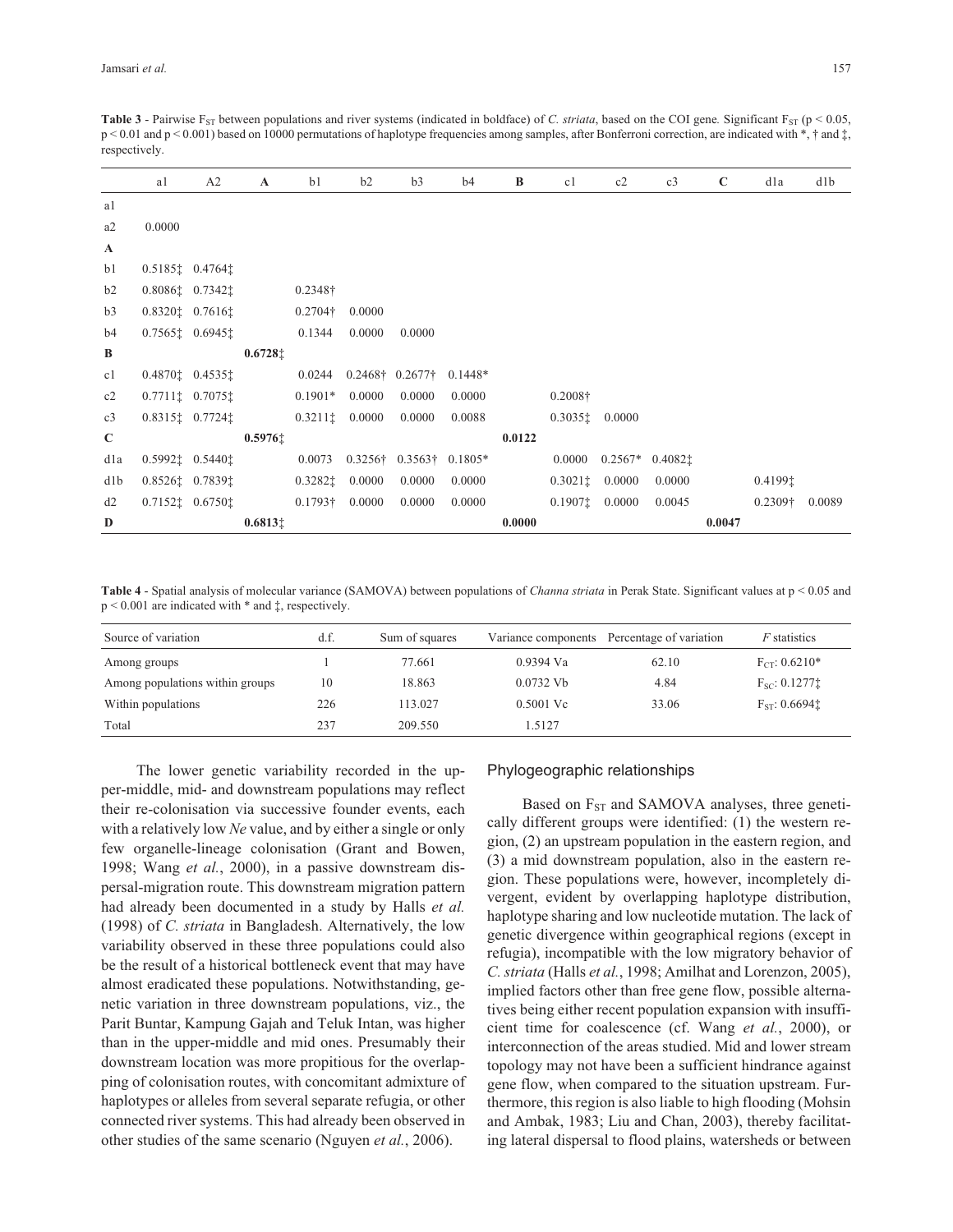*et al.*, 2000).

Two topographically isolated stocks of *C. striata* were revealed. Geographical separation by the Bintang mountain range, and changes in sea-water level during the Pleistocene, constitute two significant elements which have probably influenced the genetic distribution pattern of *C. striata* between the western and eastern regions of this highland. This mountain range, composed of several prominent peaks up to 1800 m high, only permitted genetic exchange between the systems at the ancient confluence, now submerged into the bed of the Strait of Malacca. Periodic changes in sea level witnessed the disappearance of this historical connection, with subsequently isolated populations forming distinct evolutionary units. Overlapping haplotype distribution and sharing, as well as low nucleotide mutation, provide ample evidence of this connection. It is apparent that, following construction of the Chenderoh dam across the Perak river in the 1930's, insufficient time has passed for any marked differentiation to have occurred among the isolated populations (cf. Hurwood and Hughes, 1998; Sun *et al.*, 2004). Nevertheless, this event could potentially lead to substantial genetic restructuring over time, especially with the complete isolation of the genetically richer upstream sites from downstream populations. Similarly, the Keledang Mountain Range has not contributed to any obvious genetic divergence between the Perak and Kinta Rivers.

In theory, population segregation will normally contribute to genetic differentiation among isolated populations (cf. Hurwood and Hughes, 1998; Wang *et al.*, 2000). Thus, it was unusual to discover that the three presumptive refugia in different rivers were genetically very closely related. Due to the small-sized study area, one possible factor could be the absence of the suitable ecological heterogeneity for stimulating overall local adaptation. Furthermore, all the populations were either of a common origin, or originated from a single colonization unit, seeing that during the glaciation period, each refugium maintained or accumulated all (or almost all) the haplotypes either from the original population or from other sites. Thirdly, the cytochrome oxidase subunit 1 (COI) was incapable of detecting population variability in this species, probably due to its relatively low mutation rate (Hebert *et al.*, 2003; Hellberg, 2006), but also to the short time-span since population contraction into refugia during the last Pleistocene, insufficient for observable genetic differentiation to have occurred.

Overall, physical barriers to gene flow are thought to have played an important role in establishing evolutionary units between the two separate regions, whereas within each region, it appears that historical processes leading to environment disturbance and subsequent habitat re-organisation, have played a more predominant role in structuring the genetic dispersal of the species.

### Conservation and management implications

The conservation of species is a source of great concern, especially regarding those endangered and/or of high economic value. This study provided useful and critical genetic information for planning management, conservation and ranching guidelines for *C. striata* in the biodiversityrich Perak State. Nevertheless, based on limited genetic information, all inferences should be reconfirmed using faster evolving markers, such as microsatellites. Based on  $F<sub>ST</sub>$  and SAMOVA analyses, two genetically identified stocks, the eastern and the western, were detected, both requiring separate monitoring and management (Moritz, 1994). Translocation between the two is not recommended, to thus avoid genetic disruption (Jørstad and Farestveit, 1999), adverse competition (Minckley, 1995), or the introduction of diseases (Mahidol *et al.*, 2007). Furthermore, in the case of restoration involving local stock enhancement, special precautions must be taken, as this species reportedly exerts a negative ecological impact on aquatic communities, mainly due to its carnivorous behaviour (Cagauan, 2007; Froese and Pauly, 2008). With respect to the eastern region, if the upstream population as a source of gene pool for downstream populations could be verified, stock transfer from the former could be a beneficial option. Otherwise, they should be managed separately. Furthermore, as the more elevated upstream areas harbor a large proportion of the total genetic variation in this region, maximum priority for conservation should be given to this area. A strict regulation of harvest and fishery management should be implemented to protect genetically depauperate downstream populations. Habitat protection from agricultural and industrial activities, including the development of surrounding areas, as well as the construction of river-dams which prevent population connectivity, must be carefully regulated, seeing that the latter brings about habitat fragmentation, thereby potentially causing further losses in genetic diversity or an increase in inbreeding depression. As an alternative, the introduction and improvement of *C. striata* aquaculture is a fine option for ensuring the maintenance of this species. Nevertheless, hatchery facilities and operation, as well as brood-stock selection, must be systematically controlled, so as to prevent fugitive genetic contamination into the wild and other adverse genetic risks (Mahidol *et al.*, 2007). Based on its high genetic variability and positive contribution towards genetic variation in this region, Grik, Sungkai and Tanjung Rambutan are the most appropriate candidate population of wild species to receive priority as a baseline stock for selective breeding.

### Acknowledgments

This work is a collaborative project between the Aquaculture Research Group, School of Biological Sciences, Universiti Sains Malaysia and the Perak state government, funded by the Ministry of Science, Technology &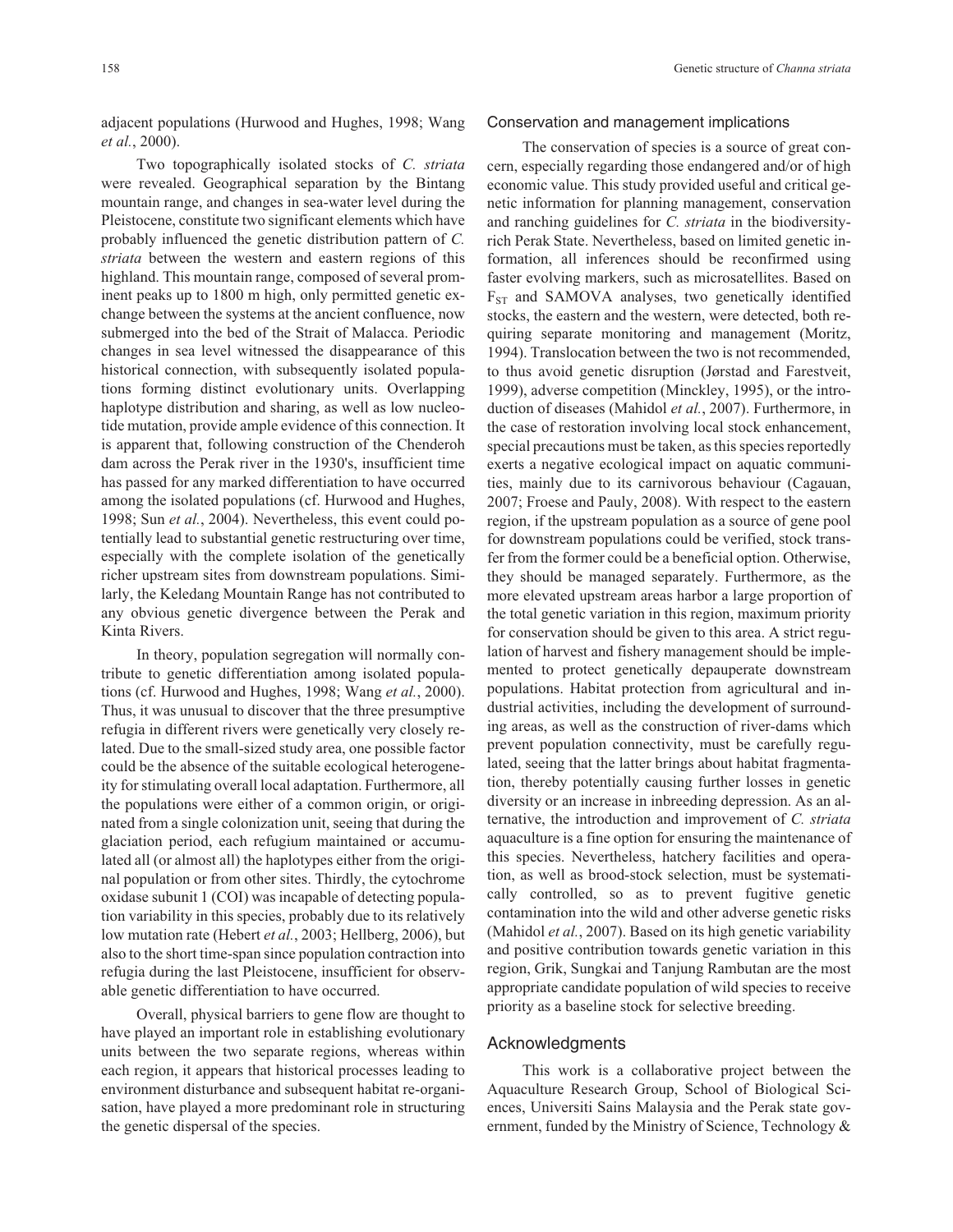Innovation (MOSTI) (304/PBIOLOGI/6521033/U128). We would like to thank Dr. Thuy T.T. Nguyen from the Network of Aquaculture Centres in Asia*-*Pacific *(NACA), Bangkok, Thailand* and Dr. Geoffrey K. Chambers from Victoria University, Wellington, New Zealand for their valuable comments and analyses of our manuscript. We are also grateful to our colleagues for their technical assistance*.*

### **References**

- Ali AB (1999) Aspects of the reproductive biology of female snakehead (*Channa striata* Bloch) obtained from irrigated rice agroecosystem, Malaysia*.* Hydrobiologia 411:71-77.
- Ambak MA, Bolong AA, Ismail P and Tam BM (2006) Genetic variation of snakehead fish (*Channa striata*) populations using random amplified polymorphic DNA. Biotechniques 5:104-110.
- Amilhat E and Lorenzen K (2005) Habitat use, migration pattern and population dynamics of chevron snakehead *Channa striata* in a rainfed rice farming landscape. J Fish Biol 67 (Supplement B):23-34.
- Arul V (2008) Effects of delayed feeding on growth and survival of *Channa striatus* (Bloch) larvae. Aquac Res 22:423-434.
- Baie SH and Sheikh KA (2000) The wound healing properties of *Channa striatus* - cetrimide cream - tensile strength measurement. J Ethnopharmacol 71:93-100.
- Beaumont AR and Hoare K (2003) Biotechnology and Genetics in Fisheries and Aquaculture. Blackwell Science, Oxford, 158 pp.
- Cagauan AG (2007) Review paper: Exotic aquatic species introduction in the Philippines for aquaculture - A threat to biodiversity or a boon to the economy? J Environ Sci Manag 10:48-62.
- Chandra S and Banerjee TK (2004) Histopathological analysis of the respiratory organs of *Channa striata* subjected to air exposure. Veterinarski Archiv 74:37-52.
- Dupanloup I, Schneider S and Excoffier L (2002) A simulated annealing approach to define the genetic structure of populations. Mol Ecol 11:2571-2581.
- Grant WAS and Bowen BW (1998) Shallow population histories in deep evolutionary lineages of marine fishes: Insights from sardines and anchovies and lessons for conservation. J Hered 89:415-426.
- Halls AS, Hoggarth DD and Debnath K (1998) Impact of flood control schemes on river fish migrations and species assemblages in Bangladesh. J Fish Biol 53 (Supplement A):358-380.
- Haniffa MA, Merlin T and Mohamed JS (2000) Induced spawning of the striped murrel *Channa striatus* using pituitary extracts, human chorionic gonadotropin, luteinizing hormone releasing hormone analogue, and ovaprim Acta Icht Piscat 30:53-60.
- Hara M, Sekino M and Na-Nakorn U (1998) Genetic differentiation of natural populations of the snake-head fish, *Channa striatus* in Thailand. Fish Sci 64:882-885.
- Hebert PDN, Cywinska A, Ball SL and de Waard JR (2003) Biological identifications through DNA barcodes. Proc R Soc Lond B Biol Sci 270:313-321.
- Hellberg ME (2006) No variation and low synonymous substitution rates in coral mtDNA despite high nuclear variation. BMC Evol Biol 6:24.
- Hossain MK, Latifa GA and Rahman MM (2008) Observations on induced breeding of snakehead murrel, *Channa striatus (*Bloch, 1793). Int J Sustain Crop Prod 3:65-68.
- Hurwood DA and Hughes JM (1998) Phylogeography of the freshwater fish, *Mogurnda adspersa*, in streams of northeastern Queensland, Australia: Evidence for altered drainage patterns. Mol Ecol 7:1507-1517.
- Jørstad KE and Farestveit E (1999) Population genetic structure of lobster *Homarus gammarus*in Norway, and implications for enhancement and sea-ranching operation. Aquaculture 173:447-457.
- Lee PG and Ng PKL (1994) The systematics and ecology of snakeheads (Pisces, Channidae) in Peninsular Malaysia and Singapore. Hydrobiologia 285:59-74.
- Liu P and Chan NW (2003) The Malaysian flood hazard management program. Int J Emerg Manag 1:205-214.
- Mahidol C, Na-Nakorn U, Sukmanomon S, Taniguchi N and Nguyen TTT (2007) Mitochondrial DNA diversity of the Asian moon scallop, *Amusium pleuronectes* (Pectinidae), in Thailand. Mar Biotechnol 9:352-359.
- Mat Jais AM, Abdul Rahim MH, Alias R and Muhammad N (2009) Genetic marker for haruan *Channa striatus*. In: Procedings of the 8<sup>th</sup> Malaysia Congress on Genetics 2009, Genting Highland, Malaysia, pp 29.
- Mat Jais AM, McCulloh R and Croft K (1994) Fatty acid and amino acid composition in haruan as a potential role in wound healing. Gen Pharmacol 25:947-950.
- Michelle NYT, Shanti G and Loqman MY (2004) Effect of orally administered *Channa striatus* extract against experimentally-induced osteoarthritis in rabbits. Int J Appl Res Vet Med 2:171-175.
- Minckley WL (1995) Translocation as a tool for conserving imperiled fishes: Experiences in Western United States. Biol Conserv 72:297-309.
- Mohsin AKM and Ambak MA (1983) Freshwater Fishes of Peninsular Malaysia. Penerbitan Universiti Pertanian Malaysia, Kuala Lumpur, 284 pp.
- Moritz C (1994) Defining "Evolutionarily Significant Units" for conservation. Trends Ecol Evol 9:373-375.
- Nagarajan M, Haniffa MA, Gopalakrishnan A, Basheer VS and Muneer A (2006) Genetic variability of *Channa punctatus* populations using randomly amplified polymorphic DNA. Aquac Res 37:1151-1155.
- Nguyen TTT, Hurwood D, Mather P, Na-Nakorn U, Kamonrat W and Bartley D (2006) Manual on applications of molecular tools in aquaculture and inland fisheries management, Part 2: Laboratory protocols and data analysis. NACA monograph number 2, 134 pp.
- Petit RJ, Aguinagalde I, de Beaulieu JL, Bittkau C, Brewer S, Cheddadi R, Ennos R, Fineschi S, Grivet D, Lascoux M *et al.* (2003) Glacial refugia: Hotspots but not melting pots of genetic diversity. Science 300:1563-1565.
- Petit RJ, El Mousadik A and Pons O (1998) Identifying populations for conservation on the basis of genetic markers. Conserv Biol 12:844-855.
- Posada D (2006) Collapse: Describing Haplotypes from Sequence Alignment. Computational Evolutionary Biology Lab, University of Vigo.
- Roshada H (1994) The effect of mixed feeding schedules of varying dietary protein content on the growth performance of *Channa striata* fry. Asian Fish Sci 7:149-155.